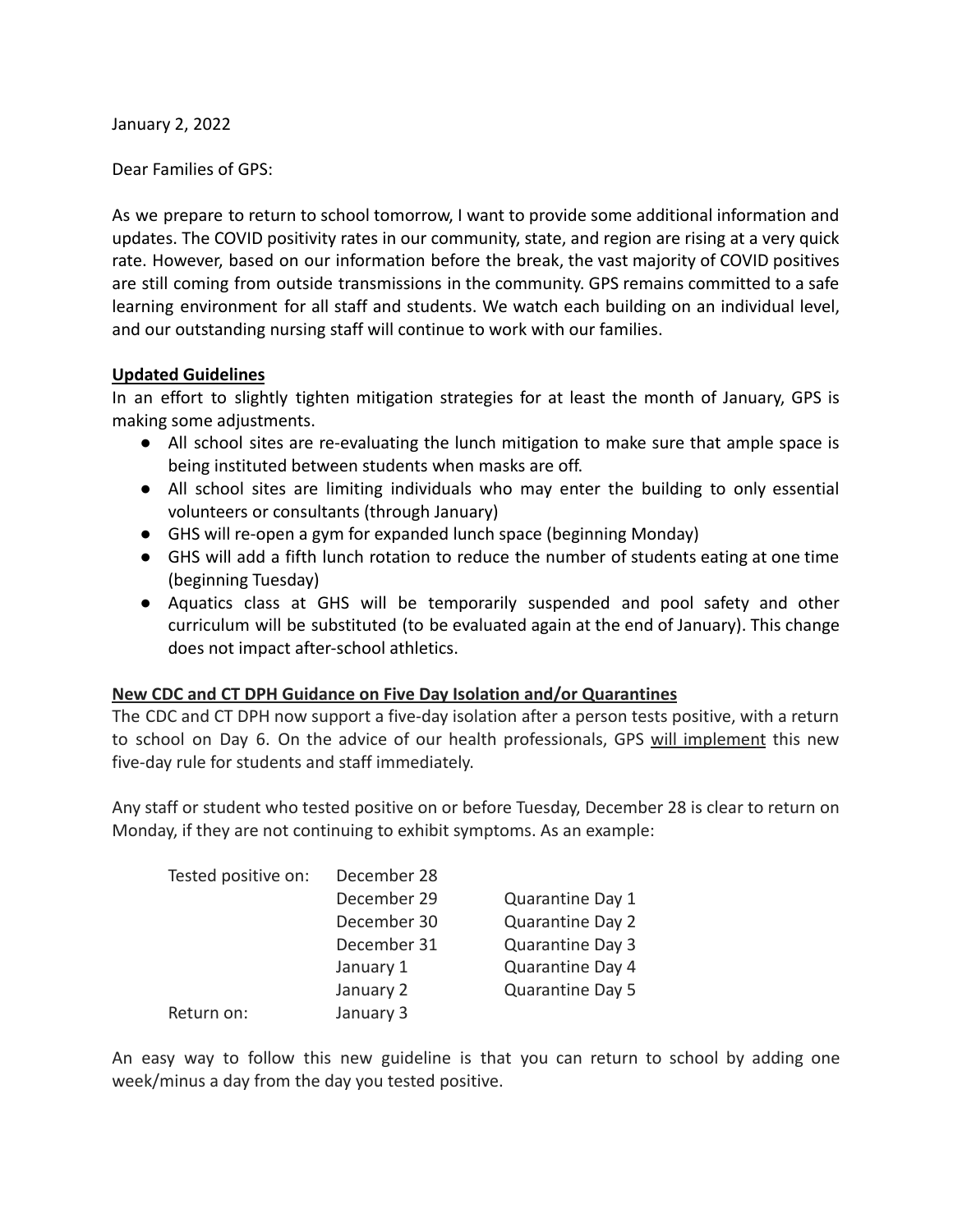The Connecticut DPH has recommended the latest CDC guidelines for isolation and quarantine:

### **For those who test positive for COVID:**

- Stay home for five days
- If you have no symptoms or your symptoms are resolving after five days, you can leave your house
- Continue to wear a mask around others for five additional days
- If you have a fever, continue to stay home for 24 hours until your fever resolves

# **For those with COVID symptoms, regardless of vaccination status:**

- Test for COVID, either self-test or at a testing site, and stay home
- If test results are negative, return to activities when fever-free for at least 24 hours and other symptoms are significantly improved
- If test results are positive, isolate for at least five days, return to activities on Day 6 or later when fever-free for at least 24 hours and other symptoms are significantly improved
- Wear a mask at all times when around others for an additional five days when returning to activities

### **Questions Concerning Remote Options**

We have heard from many of you over the past few days about remote school options. GPS is not allowed by law to go full-remote this year unless ordered by the Governor, or through legislative action. The Connecticut State Department of Education has reiterated over the past few days that local school districts do not have the authority to call for district remote instruction for an entire school district.

For Grades 6-12, if a student is placed in quarantine for health-related reasons by the health care team, the student should have access to watch the class virtually. For Grades PK-5, work will be sent home for those in District-issued quarantines or isolations.

### **Contact Tracing**

The CT DPH recommends that contact tracing be optional, and that districts can concentrate on symptomatic individuals. GPS **will not** implement this guidance. At this time GPS will continue contact tracing, with some minor adjustments.

### **Tracker Update**

The next COVID Tracker update will be on Tuesday, January 4. We ask that families let their school nurse know if their child tested positive over the break so that information is collected to help inform decisions.

### **COVID Home Test Kits**

As of today, there is no new information about access to home kits for the school district. The District will continue to work on a better testing solution. At this time, the Connecticut Department of Health's Project COVID [DeteCT](https://portal.ct.gov/Coronavirus/project-covid-detect) includes all students PreK-grade 8. The opt-in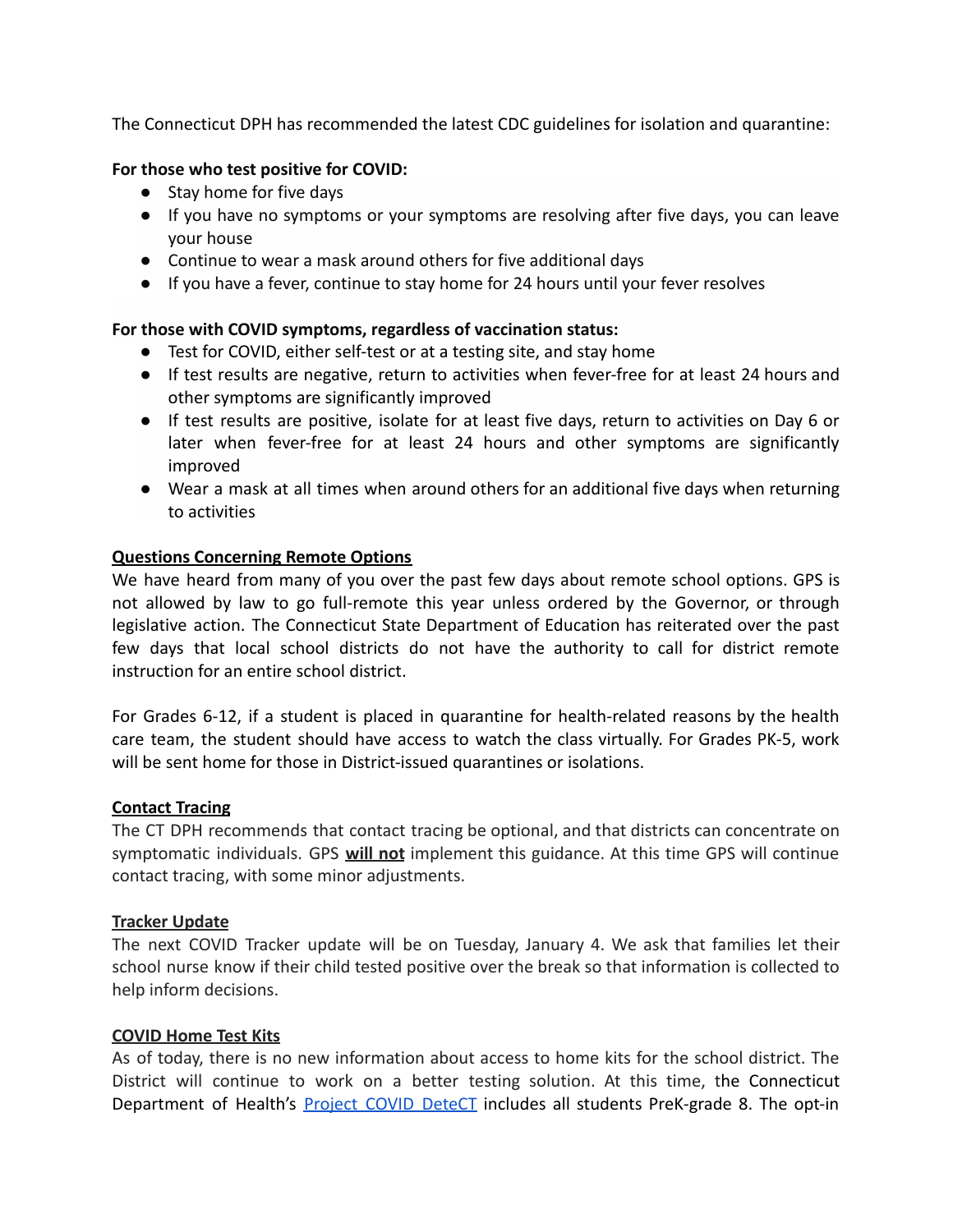program facilitates free weekly COVID-19 testing with a shallow nasal swab for students with the purpose of screening *unvaccinated students* on a weekly basis. [Consent](https://progressive-diagnostics.com/school-testing/consent-form/) forms, available in both English and Spanish, are to be submitted electronically directly to the testing facilitators through their [website.](https://progressive-diagnostics.com/school-testing/consent-form/)

Dr. Toni Jones Superintendent of Schools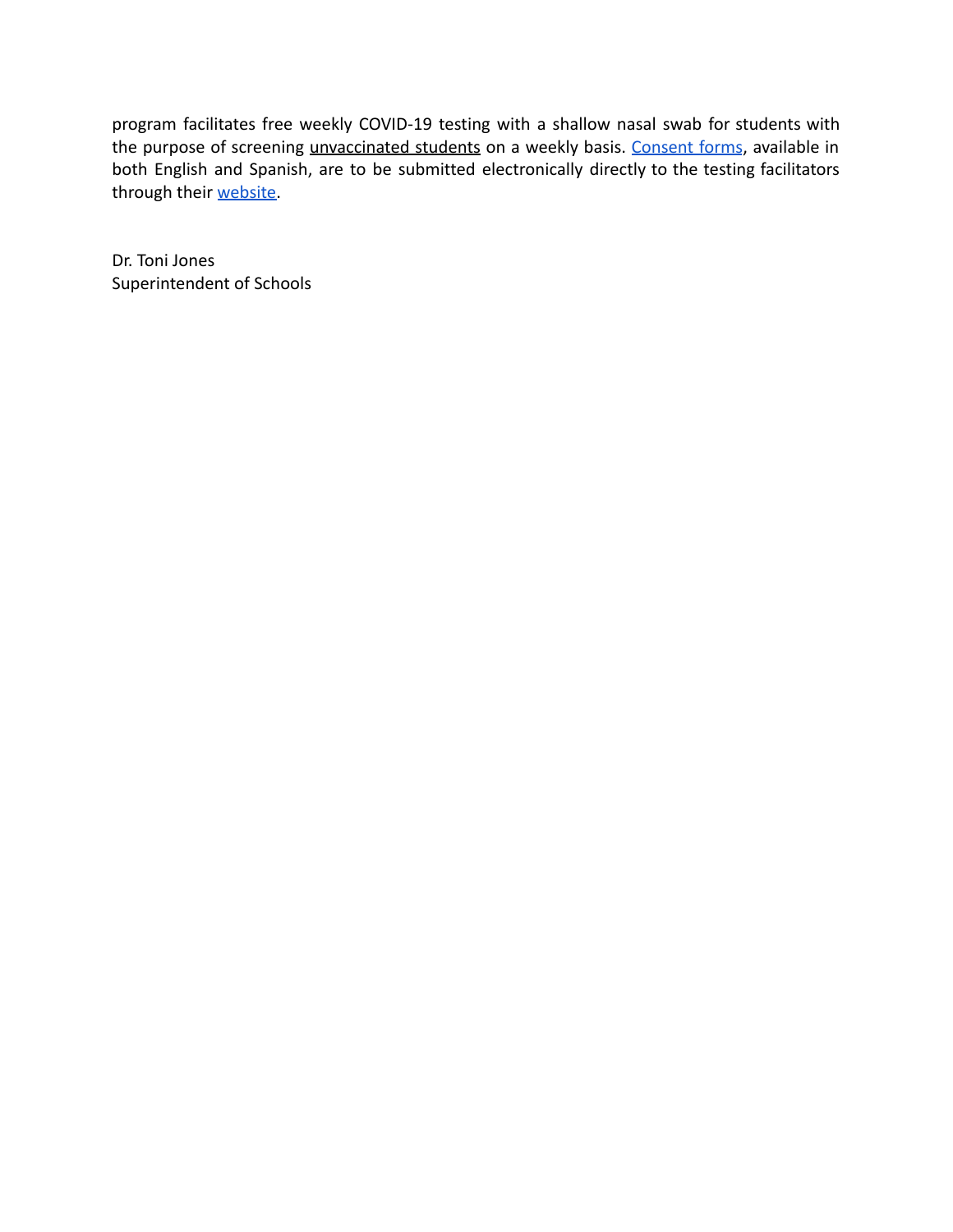2 de enero de 2022

Estimadas familias de GPS:

Mientras nos preparamos para regresar a la escuela mañana, quiero brindar información adicional y actualizaciones. Las tasas de positividad de COVID en nuestra comunidad, estado y región están aumentando a un ritmo muy rápido. Sin embargo, según nuestra información antes de la pausa, la gran mayoría de los positivos de COVID todavía provienen de transmisiones externas en la comunidad. GPS sigue comprometido con un entorno de aprendizaje seguro para todo el personal y los estudiantes. Observamos cada edificio a nivel individual y nuestro destacado personal de enfermería seguirá trabajando con nuestras familias.

#### **Pautas actualizadas**

En un esfuerzo por ajustar ligeramente las estrategias de mitigación durante al menos el mes de enero, GPS está haciendo algunos ajustes.

- Todos los planteles escolares están reevaluando la mitigación del almuerzo para asegurarse de que se instituya un amplio espacio entre los estudiantes cuando se quitan las máscaras.
- Todos los sitios escolares están limitando a las personas que pueden ingresar al edificio solo a voluntarios o consultores esenciales (hasta enero)
- GHS volverá a abrir un gimnasio para ampliar el espacio para el almuerzo (a partir del lunes)
- GHS agregará una quinta rotación de almuerzos para reducir la cantidad de estudiantes que comen Al mismo tiempo (comenzando el martes) la
- clase de deportes acuáticos en GHS se suspenderá temporalmente y se sustituirá la seguridad de la piscina y otro plan de estudios (para ser evaluado nuevamente a fines de enero). Este cambio no afecta los deportes después de la escuela.

### **Nueva guía de los CDC y CT DPH sobre aislamiento y / o cuarentena de**

cinco días Los CDC y CT DPH ahora apoyan un aislamiento de cinco días después de que una persona da positivo, con un regreso a la escuela el día 6. Según el consejo de nuestros profesionales de la salud, GPS implementará esta nueva regla de cinco días para los estudiantes y el personal de inmediato.

Cualquier miembro del personal o estudiante que dio positivo en o antes del martes 28 de diciembre puede regresar el lunes, si no continúa mostrando síntomas. Por ejemplo:

| Prueba positiva el: | 28 de           |                                               |
|---------------------|-----------------|-----------------------------------------------|
|                     |                 | diciembre 29 de diciembre Día de cuarentena 1 |
|                     | 30 de diciembre | Día de cuarentena 2                           |
|                     | 31 de diciembre | Día de cuarentena 3                           |
|                     | 1 de enero      | Día de cuarentena 4                           |
|                     | 2 de enero      | Día de cuarentena 5                           |
| Regreso el:         | 3 de enero      |                                               |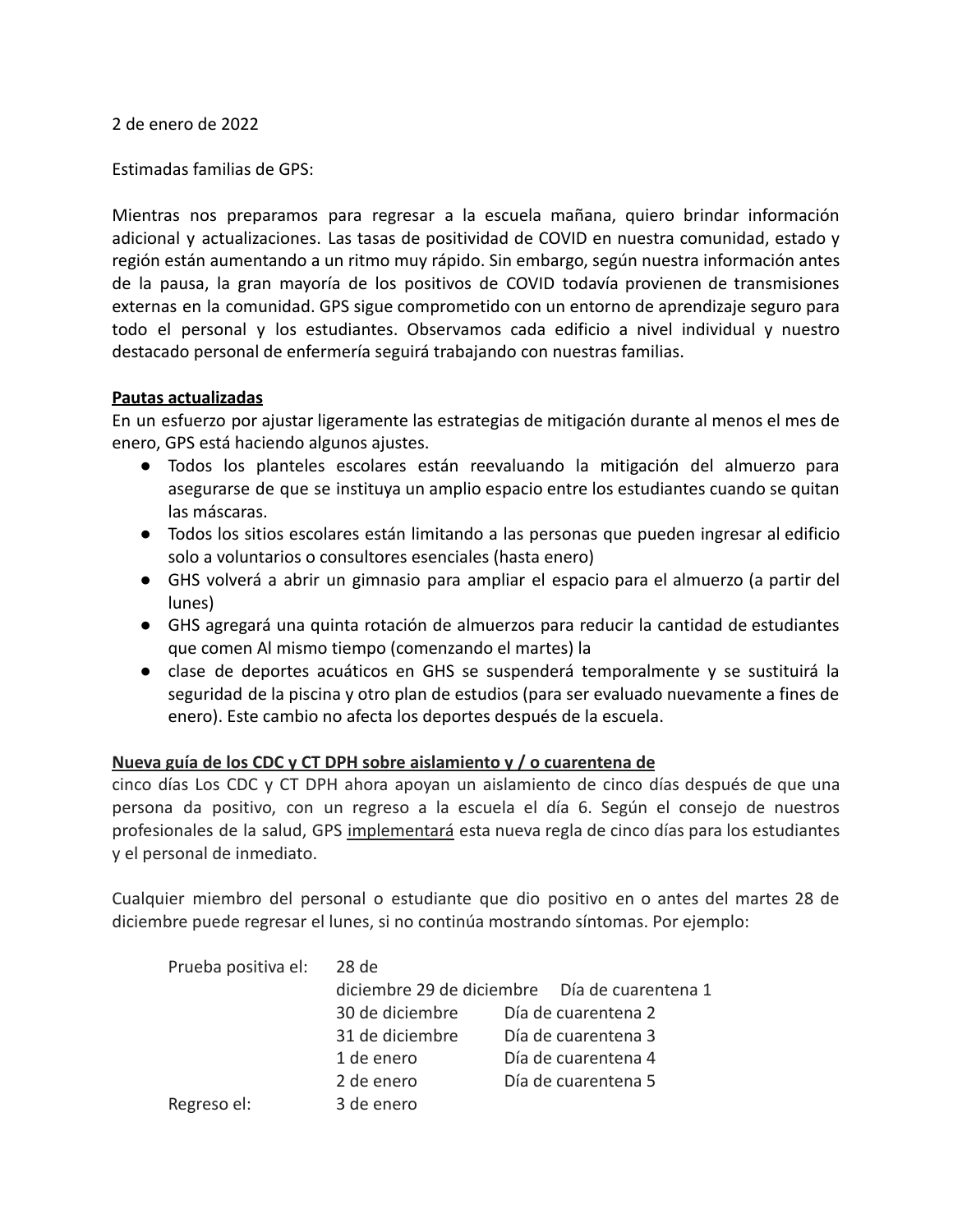Unaforma fácil de seguir esta nueva directriz es que puede regresar a la escuela agregando una semana / menos un día desde el día en que dio positivo.

El DPH de Connecticut ha recomendado las últimas pautas de los CDC para el aislamiento y la cuarentena:

### **Para aquellos que dan positivo en la prueba de COVID:**

- Quédese en casa durante cinco días
- Si no tiene síntomas o sus síntomas se resuelven después de cinco días, puede salir de su casa
- Continuar usando un enmascarar a otras personas durante cinco días adicionales
- Si tiene fiebre, continúe en casa durante 24 horas hasta que la fiebre

**desaparezca Para aquellos con síntomas de COVID, independientemente del estado de vacunación:**

- Realice una prueba de COVID, ya sea por sí mismo o en un sitio de prueba, y quedarse en casa
- Si los resultados de la prueba son negativos, vuelva a las actividades cuando no haya fiebre durante al menos 24 horas y otros síntomas hayan mejorado significativamente
- Si los resultados de la prueba son positivos, aísle durante al menos cinco días, vuelva a las actividades el día 6 o más tarde cuando la fiebre- libre para al menos 24 horas y otros síntomas se mejoran significativamente
- usar una máscara en todo momento cuando alrededor de otros por cinco días adicionales al regresar a las actividades

### **cuestiones sobre los remotos opciones**

que tenemos oyen d de muchos de ustedes en los últimos días sobre las opciones de escuelas remotas. La ley no permite que el GPS funcione completamente a distancia este año a menos que lo ordene el gobernador o mediante una acción legislativa. El Departamento de Educación del Estado de Connecticut ha reiterado durante los últimos días que los distritos escolares locales no tienen la autoridad para solicitar instrucción remota del distrito para todo un distrito escolar.

Para los grados 6-12, si un estudiante es puesto en cuarentena por razones de salud por parte del equipo de atención médica, el estudiante debe tener acceso para ver la clase virtualmente. Para los grados PK-5, se enviará trabajo a casa para aquellos en cuarentenas o aislamientos emitidos por el Distrito.

### **Rastreo de contactos**

El CT DPH recomienda que el rastreo de contactos sea opcional y que los distritos puedan concentrarse en las personas sintomáticas. El GPS **no** implementar esta guía. En este momento, el GPS continuará rastreando contactos, con algunos ajustes menores.